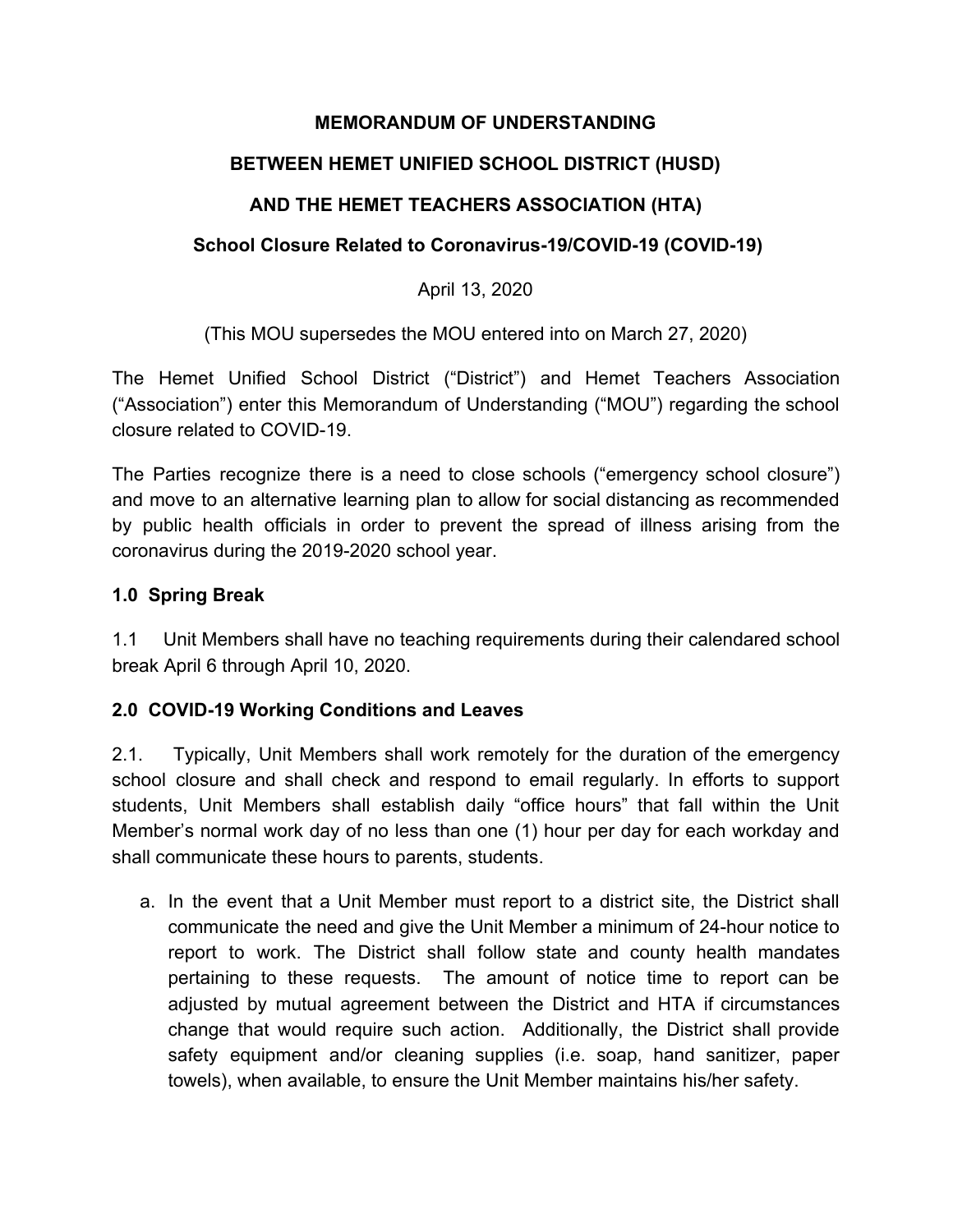b. Unit Members with compromised health as defined by the CDC relating to COVID-19 or advanced age (65+ years old) shall not be required to physically report to their worksite until the COVID-19 emergency order is lifted or modified.

2.2. The District may require Unit Members to participate in one (1) virtual/telephonic staff meeting or leadership meeting and one (1) virtual/telephonic department/grade level meeting each week. Each meeting shall not exceed one (1) hour in length. No more than one meeting shall occur on a particular day, and an agenda must be provided at least 24 hours in advance.

2.3 At the discretion of the District, Unit Members may be required to make up essential adjunct duty or committee assignments missed as a result of the emergency school closure. The application of this language would apply to outcomes that would be detrimental to the District if the work was not completed e.g. WASC, textbook adoptions etc. Any makeup time shall not exceed one hour per week, and unit members will be given 24 hours notice before any scheduled makeup meeting.

2.4 Nurses, Psychologists, Counselors, and Speech Pathologists shall not be required to provide professional services outside of their respective job descriptions and shall not be required to provide home visits during the declared state of emergency related to the COVID-19 pandemic. Virtual or telephonic services may be required to support students and families that do not exceed the unit member's daily duty hours. To help facilitate this, appointment times should be established.

2.5 The Parties agree that all current adopted leave policies will remain in full effect for the duration of the COVID-19 pandemic. The following shall be in effect for the duration of the pandemic:

- a. If a Unit Member is unavailable or unable to perform assigned work for personal or medical reasons, the Unit Member shall follow the District's appropriate leave request procedures, though they will not be charged against their sick leave balance during this pandemic.
- b. Unit Members shall inform the district when they have been exposed to an individual who has tested positive for COVID-19 and shall follow the CDC guidelines to self-quarantine and self-monitor for any potential symptoms such as fever, cough, and difficulty breathing.
- c. During a closure, pre-approved sick leave shall continue to be used as originally planned and the Unit Member shall not be expected to perform work during that time. Medical leaves shall start, continue, or end as indicated by primary care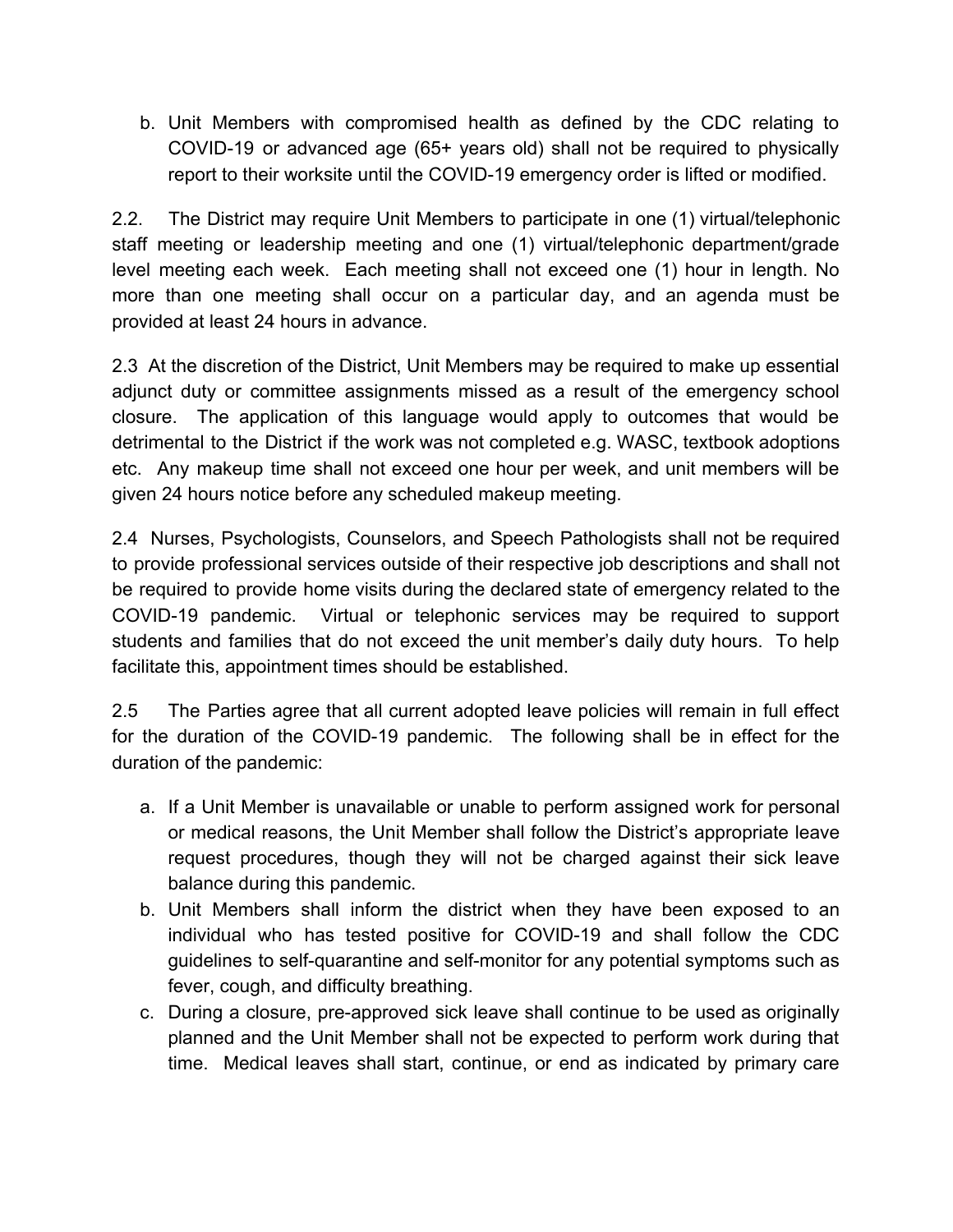physicians. Workers Compensation shall continue to be governed by established Department of Labor protocols. FMLA leaves shall continue as approved.

d. Notwithstanding the above, the Parties agree to permit use of any additional leave provided by federal or state government, during the dependency of the COVID-19 national and state emergency.

**3.0 Distance Learning** defined as instruction in which the student and instructor are in different locations (CDE Guidance for K-12 Schools).

3.1 The District will provide resources through packets and links on the District website. Unit Members shall have the discretion to determine the means and method of providing Distance Learning based on their resources, training, and their students' ability to access essential learning, enrichment, engagement, review, and make-up opportunities. Unit Members are encouraged not to utilize live video conference with classes, groups, or individual students without training or familiarity with the platform, understanding the potential privacy laws and age group appropriateness. The Parties recognize Distance Learning as a model that will require flexibility in scheduling and practice.

a. The District will offer Unit Members the opportunity to receive additional training for the use of technology for the purposes of Distance Learning. These trainings will be optional.

3.2 The activities provided to students may include essential learning, enrichment, engagement, review, and make-up opportunities. Students' shall be held harmless with respect to these activities and will not receive a lesser grade than their current grade (as of March 13th) as a result of engaging (or not engaging) in these activities. Students shall, however, be able to earn a higher final grade as a result of engaging in Distance Learning**.** The activities provided shall not require attendance, however feedback should be provided to students and grading shall occur for the purpose of improving a student's grade. The parties agree that there is still some uncertainty concerning the provision of Distance Learning during the school closures, and the parties agree to meet periodically to discuss and negotiate new developments. Additional guidance on best practices around grading will be provided jointly by the District and the Association.

- a. Due to the unique needs at our alternative high schools, these schools will be allowed to continue with the programs that have been in place throughout the school year.
- b. Unit Members shall report known, inappropriate, online student behavior occurring during Distance Learning opportunities to their site administrator. Unit Members shall be held harmless for any inappropriate online behavior by a student.
- c. Secondary Unit Members: Following the close of the 5th Triad Grading period on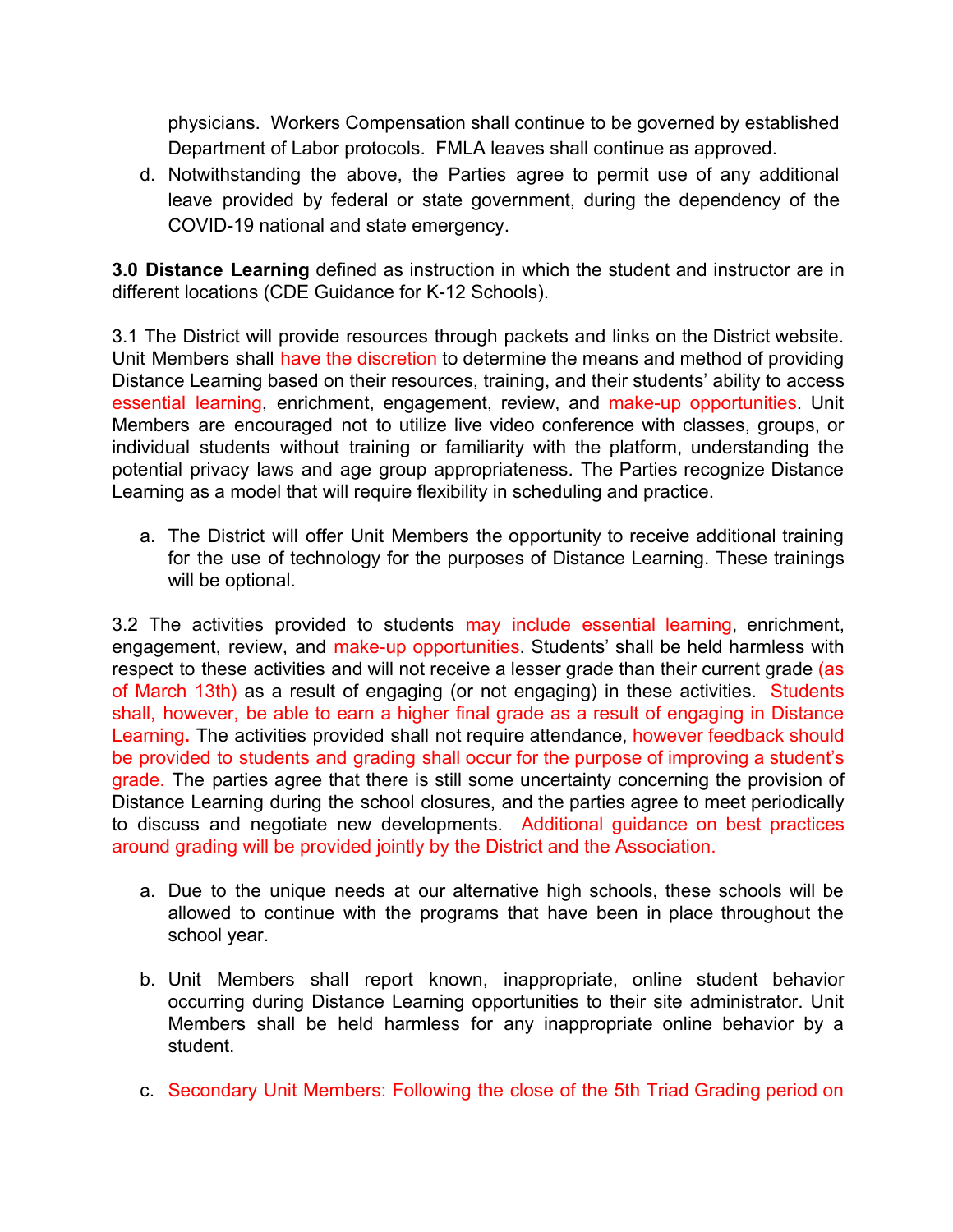April 22, 2020 (which reports student grades up to and including March 13, 2020) due diligence should be made to contact students with a D or an F, prioritizing 12th graders, to develop a plan to support the student in improving their grade for the 6th Triad. The manner in which the unit member contacts students and develops a plan shall be left to the discretion of the unit member(s), but shall be consistent with this Agreement.

d. Dual Enrollment teachers will operate under the guidance and direction of MSJC.

## **4.0 Special Education**

4.1 The Parties agree to meet, as requested, to address implementing guidance from the California Department of Education as well as the US Department of Education in order to provide equitable and appropriate education for our students with special needs. Special education teachers will work collaboratively with core content teachers.

4.2 Bargaining unit members (general education and special education) are expected to be available during normal duty hours to participate in virtual or telephonic Individualized Education Program ("IEP") meetings. Unit members shall have at least 48 hours notice of the IEP. Elementary general education teachers will attend IEPs for any student on their roster. Secondary general education teachers will be selected to attend IEPs. If legally permissible, general education teachers at the secondary level will be assigned on an equitable, rotating basis. If an IEP is scheduled outside of working hours, the Unit Member shall be paid at the R&D rate to attend the IEP.

If an IEP conflicts with a pre-scheduled meeting, the Unit member may miss the meeting without negative repercussions from the District. If an IEP conflicts with a unit member's pre-scheduled responsibilities, the unit member shall reschedule the scheduled responsibility and will not face disciplinary action as a result of the rescheduling.

#### **5.0 Compensation**

As previously determined by the District, Unit Members' compensation and benefits shall not be reduced as a result of the emergency school closure. All compensation is subject to STRS requirements. Existing sixth period assignments and stipends shall continue to be paid. Compensation related to time cards shall cease unless pre-approved by Human Resources, though it is expressly understood that no unit member shall be expected to work beyond their regular duty hours in a given day.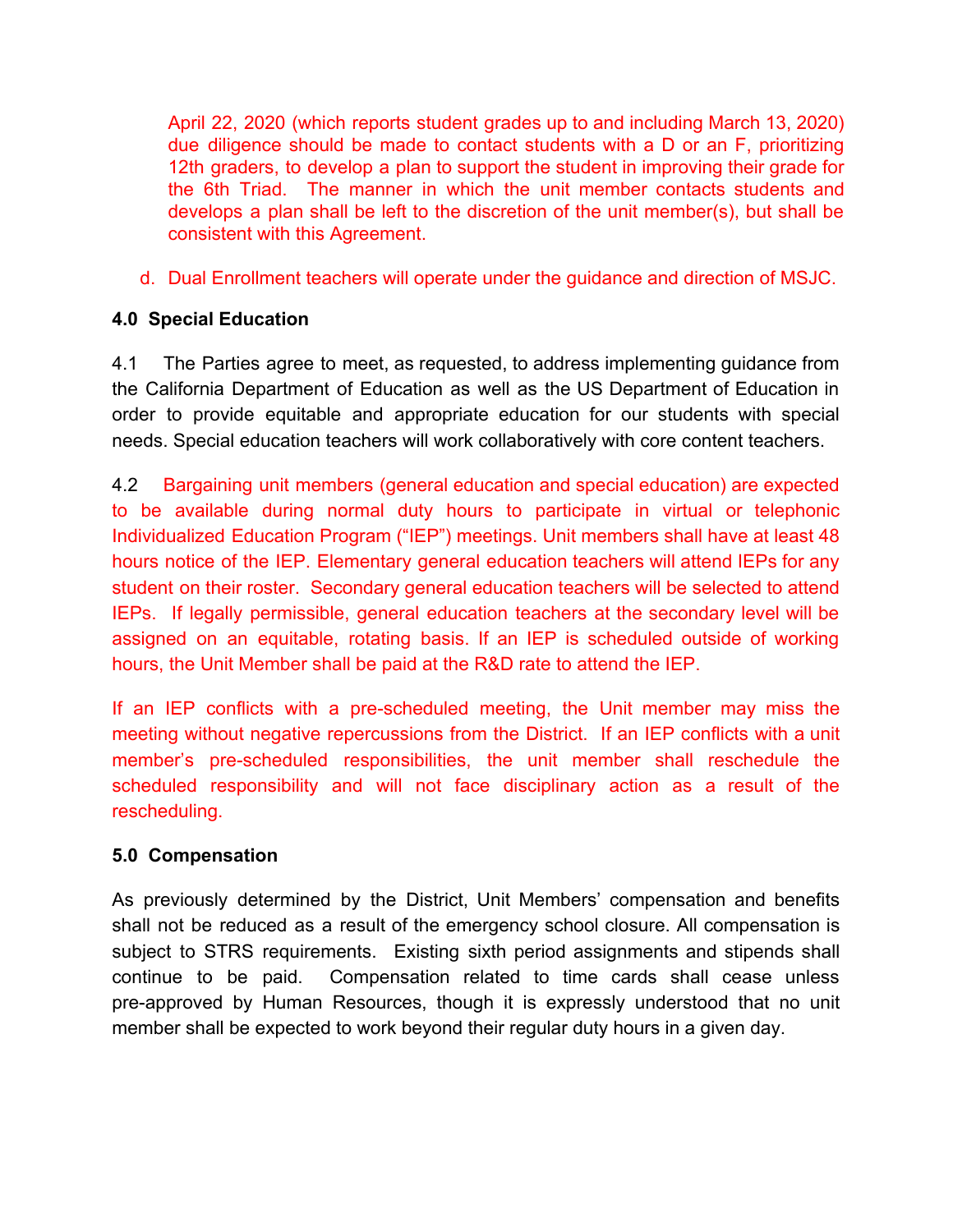## **6.0 Evaluation**

6.1 Evaluations and related components shall be completed by Site Administration remotely by telephone or using technology (unless the final classroom observation has not taken place) for the duration of any school closure (modified or otherwise). A Unit Member who receives an unsatisfactory evaluation and is subject to Peer Assistance and Review (PAR) the following school year shall be afforded the right to have Union representation. The May 1st deadline shall only be extended by written consent of both Parties on a case by case basis. If a final classroom observation has not been completed, the Unit Member will be evaluated in the 2020-2021 school year.

6.2 It is understood that teachers may be developing activities to be delivered via a new modality. Teachers shall not be evaluated based on the quality or effectiveness of those lessons or instruction during this crisis.

# **7.0 District Reopening**

7.1 Upon the State/County/District determination that schools are safe to re-open during the 2019-2020 school year (excluding summer school and ESY), the District shall provide all Unit Members one Teacher Prep day exclusively to prepare for the return to the classroom with students. The date of this day is to be determined by the District and shall be in accordance with any regulations or guidelines provided by the California Department of Education (CDE), if any. The District shall ensure that all school sites are adequately cleaned before Unit Members return, including restocking of soaps, and paper towels.

# **8.0 Additional Considerations**

8.1 Absent an emergency as defined in Article 4.3 of the collective bargaining agreement, the Parties agree any modifications to the Collective Bargaining Agreement must be negotiated with the Hemet Teachers Association prior to implementation.

8.2 In the event that the district closure persists through the end of the school year, Unit Members shall be given up to two (2) days to close down their classrooms, offices, or workspace, remove personal belongings, and/or pack materials for transport to a new classroom, school site, or work location, to be scheduled by the District (in this particular instance paragraph 7.1 of this MOU may not apply). When providing these two (2) days, the District shall adhere to local, state, or federal health regulations related to social distancing and/or public gatherings, as such, the District shall develop a schedule that allows for these regulations to be maintained.